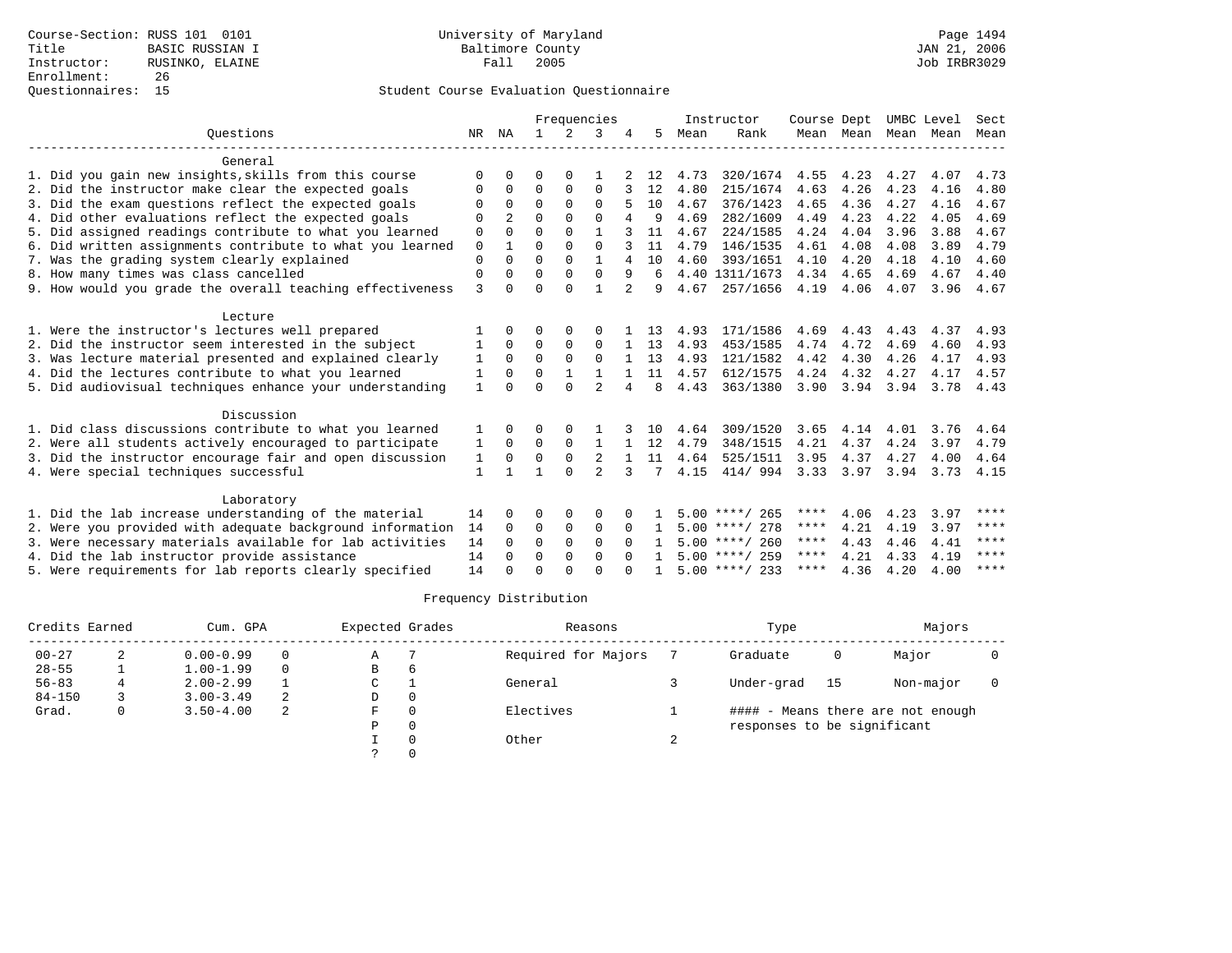|                                                           |             |              |              |              | Frequencies    |               |                |      | Instructor            | Course Dept |                   |                     | UMBC Level | Sect        |
|-----------------------------------------------------------|-------------|--------------|--------------|--------------|----------------|---------------|----------------|------|-----------------------|-------------|-------------------|---------------------|------------|-------------|
| Ouestions                                                 |             | NR NA        | $\mathbf{1}$ | 2            | 3              |               | 5.             | Mean | Rank                  |             |                   | Mean Mean Mean Mean |            | Mean        |
| General                                                   |             |              |              |              |                |               |                |      |                       |             |                   |                     |            |             |
| 1. Did you gain new insights, skills from this course     | $\Omega$    |              |              |              |                |               |                | 4.36 | 817/1674              | 4.55        | 4.23              | 4.27                | 4.07       | 4.36        |
| 2. Did the instructor make clear the expected goals       |             | $\Omega$     | $\Omega$     | $\Omega$     | 2              |               |                | 4.45 | 657/1674              | 4.63        | 4.26              | 4.23                | 4.16       | 4.45        |
| 3. Did the exam questions reflect the expected goals      | $\Omega$    | $\Omega$     | $\Omega$     | $\Omega$     |                |               | 8              | 4.64 | 417/1423              | 4.65        | 4.36              | 4.27                | 4.16       | 4.64        |
| 4. Did other evaluations reflect the expected goals       | $\Omega$    | 4            | $\Omega$     | $\Omega$     | $\mathfrak{D}$ |               | 4              | 4.29 | 812/1609              | 4.49        | 4.23              | 4.22                | 4.05       | 4.29        |
| 5. Did assigned readings contribute to what you learned   | $\mathbf 0$ | $\Omega$     | $\mathbf{1}$ | $\Omega$     | $\overline{2}$ |               | 3              | 3.82 | 996/1585              | 4.24        | 4.04              | 3.96                | 3.88       | 3.82        |
| 6. Did written assignments contribute to what you learned | $\mathbf 0$ | 4            | $\Omega$     | $\Omega$     | $\mathbf{1}$   |               | $\overline{4}$ | 4.43 | 481/1535              | 4.61        | 4.08              | 4.08                | 3.89       | 4.43        |
| 7. Was the grading system clearly explained               | 1           | $\Omega$     | $\mathbf{1}$ | $\Omega$     | 3              | 4             |                |      | 2 3.60 1403/1651 4.10 |             | 4.20              | 4.18                | 4.10       | 3.60        |
| 8. How many times was class cancelled                     | $\mathbf 0$ | $\Omega$     | $\Omega$     | $\mathbf{0}$ | $\mathbf 0$    |               |                |      | 3 4.27 1405/1673      | 4.34 4.65   |                   | 4.69                | 4.67       | 4.27        |
| 9. How would you grade the overall teaching effectiveness | 3           |              | $\Omega$     | $\Omega$     | ζ              |               | $\mathbf{1}$   |      | 3.71 1267/1656        | 4.19        | 4.06              | 4.07                |            | 3.96 3.71   |
| Lecture                                                   |             |              |              |              |                |               |                |      |                       |             |                   |                     |            |             |
| 1. Were the instructor's lectures well prepared           |             | <sup>n</sup> | ∩            |              |                |               |                | 4.45 | 931/1586              | 4.69        | 4.43              | 4.43                | 4.37       | 4.45        |
| 2. Did the instructor seem interested in the subject      | $\Omega$    | $\Omega$     | $\Omega$     | $\Omega$     | 2              |               |                |      | 4.55 1191/1585        |             | 4.74 4.72         | 4.69                | 4.60       | 4.55        |
| 3. Was lecture material presented and explained clearly   | 0           | $\Omega$     | $\mathbf{1}$ | $\Omega$     | $\overline{2}$ | 4             |                |      | 3.91 1217/1582        | 4.42        | 4.30              | 4.26                | 4.17       | 3.91        |
| 4. Did the lectures contribute to what you learned        | 0           | $\Omega$     |              |              |                |               | .5             |      | 3.91 1216/1575        |             | 4.24 4.32 4.27    |                     | 4.17       | 3.91        |
| 5. Did audiovisual techniques enhance your understanding  | $\Omega$    | $\cap$       | $\cap$       | $\cap$       | R              | $\mathcal{L}$ | $\mathbf{1}$   |      | 3.36 1113/1380        | 3.90        | 3.94 3.94         |                     | 3.78       | 3.36        |
| Discussion                                                |             |              |              |              |                |               |                |      |                       |             |                   |                     |            |             |
| 1. Did class discussions contribute to what you learned   | 2           | $\Omega$     |              |              |                |               |                |      | 2.67 1453/1520        | 3.65        | 4.14              | 4.01                | 3.76       | 2.67        |
| 2. Were all students actively encouraged to participate   | 3           | $\mathbf 0$  |              |              | 2              | 0             | 4              |      | 3.63 1267/1515        | 4.21        | 4.37              | 4.24                | 3.97       | 3.63        |
| 3. Did the instructor encourage fair and open discussion  | 3           | $\Omega$     |              | $\mathbf{0}$ | $\overline{4}$ | 2             |                |      | 3.25 1371/1511        | 3.95        | 4.37              | 4.27                | 4.00       | 3.25        |
| 4. Were special techniques successful                     | 3           | 4            |              |              |                |               | $\Omega$       |      | $2.50$ 964/994        |             | $3.33 \quad 3.97$ | 3.94                |            | $3.73$ 2.50 |
| Seminar                                                   |             |              |              |              |                |               |                |      |                       |             |                   |                     |            |             |
| 5. Were criteria for grading made clear                   | 10          |              | ∩            | $\Omega$     | $\Omega$       |               |                |      | $4.00$ ****/<br>97    | ****        |                   | 3.76 4.14           | 3.69       | ****        |
| Field Work                                                |             |              |              |              |                |               |                |      |                       |             |                   |                     |            |             |
| 1. Did field experience contribute to what you learned    | 10          |              |              |              |                |               |                |      | $3.00$ ****/<br>76    | ****        | 3.36              | 3.98                | 3.32       | ****        |
| 2. Did you clearly understand your evaluation criteria    | 10          | $\Omega$     | $\Omega$     | $\Omega$     |                | $\Omega$      | $\Omega$       |      | $3.00$ ****/<br>77    | ****        | 3.65              | 3.93                | 3.42       | $***$       |
|                                                           |             |              |              |              |                |               |                |      |                       |             |                   |                     |            |             |
| Self Paced                                                |             |              |              |              |                |               |                |      |                       |             |                   |                     |            |             |
| 1. Did self-paced system contribute to what you learned   | 10          |              | ∩            | <sup>0</sup> |                | <sup>0</sup>  | $\Omega$       |      | $3.00$ ****/<br>61    | ****        | 4.03              | 4.09                | 3.87       | ****        |

| Credits Earned |          | Cum. GPA      |          | Expected Grades |          | Reasons             |   | Type                        |    | Majors                            |  |
|----------------|----------|---------------|----------|-----------------|----------|---------------------|---|-----------------------------|----|-----------------------------------|--|
| $00 - 27$      |          | $0.00 - 0.99$ |          | Α               |          | Required for Majors |   | Graduate                    | 0  | Major                             |  |
| $28 - 55$      | 0        | $1.00 - 1.99$ | $\Omega$ | В               | 2        |                     |   |                             |    |                                   |  |
| $56 - 83$      |          | $2.00 - 2.99$ | $\Omega$ | С               |          | General             |   | Under-grad                  | 11 | Non-major                         |  |
| $84 - 150$     | $\Omega$ | $3.00 - 3.49$ | $\Omega$ | D               | л.       |                     |   |                             |    |                                   |  |
| Grad.          | 0        | $3.50 - 4.00$ |          | F               | 0        | Electives           |   |                             |    | #### - Means there are not enough |  |
|                |          |               |          | Ρ               | 0        |                     |   | responses to be significant |    |                                   |  |
|                |          |               |          |                 | $\Omega$ | Other               | ▵ |                             |    |                                   |  |
|                |          |               |          |                 | 2        |                     |   |                             |    |                                   |  |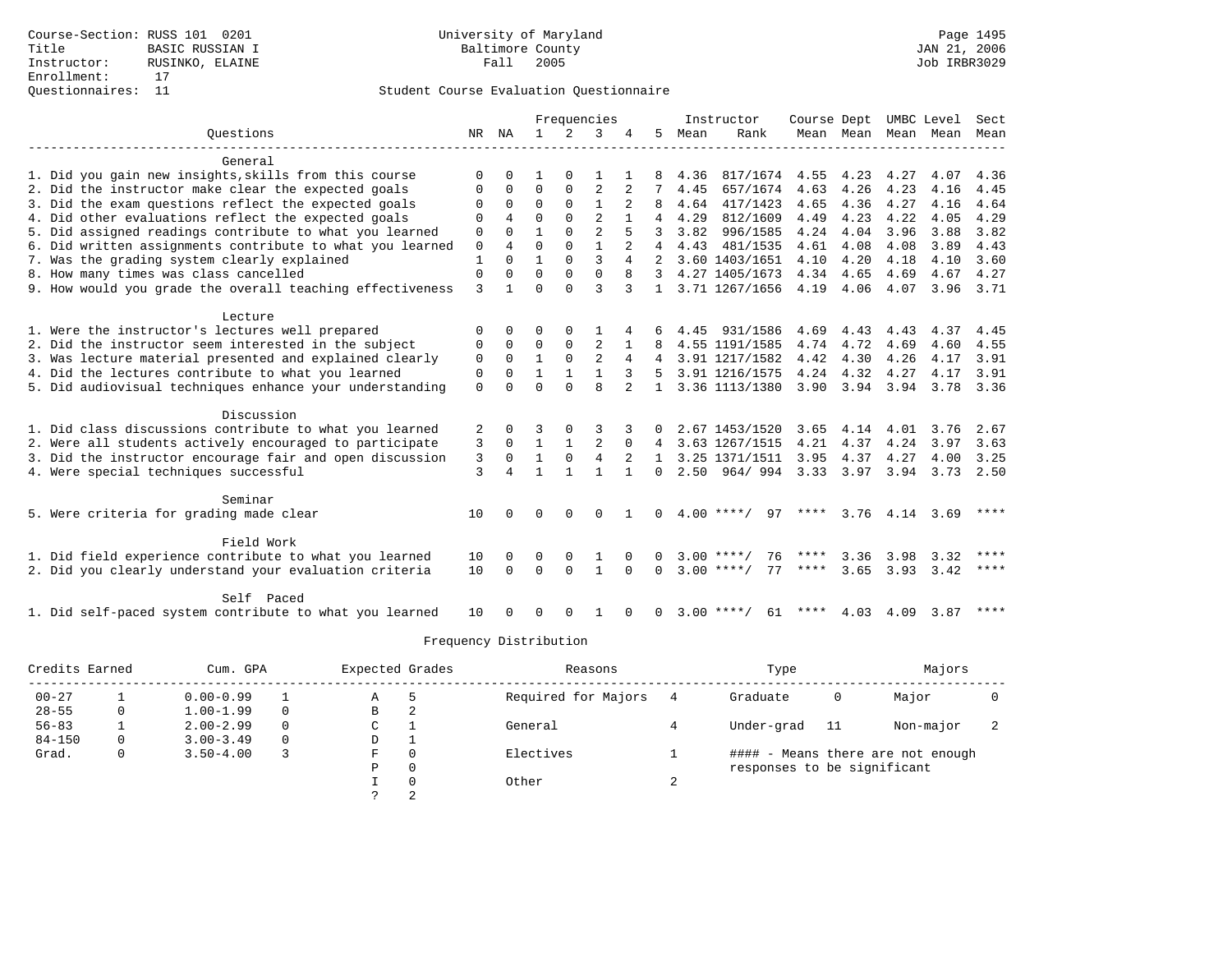|                                                           |              |                |              |              | Frequencies    |                |                 |      | Instructor         | Course Dept |      |                     | UMBC Level | Sect        |
|-----------------------------------------------------------|--------------|----------------|--------------|--------------|----------------|----------------|-----------------|------|--------------------|-------------|------|---------------------|------------|-------------|
| Questions                                                 |              | NR NA          | $\mathbf{1}$ | 2            | 3              | 4              | 5               | Mean | Rank               |             |      | Mean Mean Mean Mean |            | Mean        |
| General                                                   |              |                |              |              |                |                |                 |      |                    |             |      |                     |            |             |
| 1. Did you gain new insights, skills from this course     | 0            | $\Omega$       | 1            | $\Omega$     | $\Omega$       | 3              | 10              | 4.50 | 607/1674           | 4.50        | 4.23 | 4.27                | 4.32       | 4.50        |
| 2. Did the instructor make clear the expected goals       | $\mathbf 0$  | 0              | $\mathbf{0}$ | $\Omega$     | $\mathbf{0}$   | 7              | 7               | 4.50 | 578/1674           | 4.50        | 4.26 | 4.23                | 4.26       | 4.50        |
| 3. Did the exam questions reflect the expected goals      | 0            | 0              | $\mathbf{0}$ | $\mathbf 0$  | 1              | 5              | 8               | 4.50 | 575/1423           | 4.50        | 4.36 | 4.27                | 4.36       | 4.50        |
| 4. Did other evaluations reflect the expected goals       | 0            | 3              | $\mathbf{1}$ | $\mathbf{1}$ | $1\,$          | 4              |                 |      | 3.82 1278/1609     | 3.82        | 4.23 | 4.22                | 4.23       | 3.82        |
| 5. Did assigned readings contribute to what you learned   | $\mathbf 0$  | $\overline{2}$ | $\mathbf{1}$ | $\Omega$     | $\mathbf{1}$   | 5              | .5              | 4.08 | 715/1585           | 4.08        | 4.04 | 3.96                | 3.91       | 4.08        |
| 6. Did written assignments contribute to what you learned | 0            | $\overline{2}$ | $\mathbf{1}$ | $\Omega$     | $\Omega$       | 2              | 9               | 4.50 | 373/1535           | 4.50        | 4.08 | 4.08                | 4.03       | 4.50        |
| 7. Was the grading system clearly explained               | $\mathbf 0$  | $\Omega$       | $\Omega$     | $\Omega$     | $\overline{2}$ | 5              | $7^{\circ}$     | 4.36 | 741/1651           | 4.36        | 4.20 | 4.18                | 4.20       | 4.36        |
| 8. How many times was class cancelled                     | $\mathbf 0$  | $\mathbf 0$    | $\mathbf{0}$ | $\mathbf 0$  | $\mathbf 0$    | 10             | $4\overline{ }$ |      | 4.29 1397/1673     | 4.29        | 4.65 | 4.69                | 4.67       | 4.29        |
| 9. How would you grade the overall teaching effectiveness | 3            | $\Omega$       | $\Omega$     | $\Omega$     | $\mathbf{1}$   | 6              | $\overline{4}$  | 4.27 | 693/1656           | 4.27        | 4.06 | 4.07                | 4.10       | 4.27        |
| Lecture                                                   |              |                |              |              |                |                |                 |      |                    |             |      |                     |            |             |
| 1. Were the instructor's lectures well prepared           | 1            | 0              | 0            | $\mathbf 0$  | $\mathbf 0$    | 4              | 9               | 4.69 | 618/1586           | 4.69        | 4.43 | 4.43                | 4.48       | 4.69        |
| 2. Did the instructor seem interested in the subject      | $\mathbf{1}$ | $\Omega$       | $\mathbf{0}$ | $\mathbf 0$  | $\mathbf{0}$   | 3              | 10              | 4.77 | 896/1585           | 4.77        | 4.72 | 4.69                | 4.76       | 4.77        |
| 3. Was lecture material presented and explained clearly   | 1            | $\mathbf 0$    | $\mathbf{0}$ | $\mathbf 0$  | $\mathbf{0}$   | 4              | 9               | 4.69 | 394/1582           | 4.69        | 4.30 | 4.26                | 4.35       | 4.69        |
| 4. Did the lectures contribute to what you learned        | 1            | 0              | $\mathbf{1}$ | $\mathbf 0$  | $\mathbf{1}$   | 2              | 9               | 4.38 | 838/1575           | 4.38        | 4.32 | 4.27                | 4.39       | 4.38        |
| 5. Did audiovisual techniques enhance your understanding  | 2            | 2              | $\Omega$     | $\Omega$     | $\mathbf{1}$   | 5              | $\overline{4}$  | 4.30 | 447/1380           | 4.30        | 3.94 | 3.94                | 4.03       | 4.30        |
| Discussion                                                |              |                |              |              |                |                |                 |      |                    |             |      |                     |            |             |
| 1. Did class discussions contribute to what you learned   | 5            | 0              | 1            | 1            | $\Omega$       | 3              | 4               | 3.89 | 936/1520           | 3.89        | 4.14 | 4.01                | 4.03       | 3.89        |
| 2. Were all students actively encouraged to participate   | 5            | $\mathbf 0$    | $\mathbf{0}$ | $\mathbf 0$  | $\mathbf{0}$   | 2              | 7               | 4.78 | 360/1515           | 4.78        | 4.37 | 4.24                | 4.28       | 4.78        |
| 3. Did the instructor encourage fair and open discussion  | 5            | $\mathbf 0$    | $\mathbf{0}$ | $\mathbf 0$  | 1              | $\mathbf{1}$   | 7               | 4.67 | 507/1511           | 4.67        | 4.37 | 4.27                | 4.28       | 4.67        |
| 4. Were special techniques successful                     | 5            | $\mathbf{1}$   | $\Omega$     | $\Omega$     | $\Omega$       | $\overline{4}$ | 4               | 4.50 | 205/994            | 4.50        | 3.97 | 3.94                | 3.98       | 4.50        |
| Laboratory                                                |              |                |              |              |                |                |                 |      |                    |             |      |                     |            |             |
| 1. Did the lab increase understanding of the material     | 13           | $\Omega$       | $\Omega$     | $\mathbf 0$  | $\Omega$       | 0              |                 |      | $5.00$ ****/ 265   | ****        | 4.06 | 4.23                | 4.34       | ****        |
| 2. Were you provided with adequate background information | 13           | $\mathbf 0$    | $\mathbf{0}$ | $\mathbf 0$  | $\mathbf{0}$   | $\Omega$       | 1               |      | $5.00$ ****/ 278   | ****        | 4.21 | 4.19                | 4.36       | ****        |
| 3. Were necessary materials available for lab activities  | 13           | $\Omega$       | $\mathbf{0}$ | $\mathbf 0$  | $\mathbf{0}$   | $\Omega$       | 1               |      | $5.00$ ****/ 260   | ****        | 4.43 | 4.46                | 4.51       | ****        |
| 4. Did the lab instructor provide assistance              | 13           | $\mathbf 0$    | $\mathsf 0$  | $\mathsf 0$  | $\mathsf 0$    | $\Omega$       | $\mathbf{1}$    |      | $5.00$ ****/ 259   | $***$ * * * | 4.21 | 4.33                | 4.42       | ****        |
| 5. Were requirements for lab reports clearly specified    | 13           | $\Omega$       | $\Omega$     | $\Omega$     | $\Omega$       | $\Omega$       | $\mathbf{1}$    |      | $5.00$ ****/ 233   | $***$ * * * | 4.36 | 4.20                | 4.48       | $***$       |
| Field Work                                                |              |                |              |              |                |                |                 |      |                    |             |      |                     |            |             |
| 1. Did field experience contribute to what you learned    | 13           | 0              | $\mathbf{0}$ | $\mathbf 0$  | $\mathsf 0$    | $\Omega$       |                 | 5.00 | 76<br>$***$ /      | ****        | 3.36 | 3.98                | 3.97       | $***$ * * * |
| 2. Did you clearly understand your evaluation criteria    | 13           | $\mathbf 0$    | $\mathbf{0}$ | $\mathbf 0$  | $\mathbf 0$    | $\Omega$       | $\mathbf{1}$    | 5.00 | 77<br>$***$ /      | ****        | 3.65 | 3.93                | 4.20       | $***$       |
| 3. Was the instructor available for consultation          | 13           | $\mathbf 0$    | $\mathbf 0$  | $\mathbf 0$  | $\mathbf{0}$   | $\Omega$       | 1               |      | $5.00$ ****/<br>53 | $***$ * * * | 4.19 | 4.45                | 4.50       | ****        |
| 4. To what degree could you discuss your evaluations      | 13           | $\Omega$       | $\mathbf 0$  | $\mathbf 0$  | $\mathbf{0}$   | $\Omega$       | 1               | 5.00 | 48<br>$***$ /      | ****        | 3.86 | 4.12                | 4.50       | $***$       |
| 5. Did conferences help you carry out field activities    | 13           | $\Omega$       | $\Omega$     | $\Omega$     | $\Omega$       | $\Omega$       | $\mathbf{1}$    |      | $5.00$ ****/<br>49 | $***$ * *   | 3.74 | 4.27                | 4.82       | ****        |
| Self Paced                                                |              |                |              |              |                |                |                 |      |                    |             |      |                     |            |             |
| 1. Did self-paced system contribute to what you learned   | 13           | 0              | 0            | $\mathbf 0$  | 0              | $\Omega$       |                 |      | $5.00$ ****/<br>61 | ****        | 4.03 | 4.09                | 4.23       | ****        |
| 2. Did study questions make clear the expected goal       | 13           | $\mathbf 0$    | $\mathsf 0$  | $\mathsf 0$  | $\mathsf 0$    | $\mathbf 0$    | 1               | 5.00 | 52<br>$***$ /      | ****        | 4.21 | 4.26                | 4.53       | ****        |
| 3. Were your contacts with the instructor helpful         | 13           | $\Omega$       | $\mathbf{0}$ | $\mathbf 0$  | $\mathbf{0}$   | $\Omega$       | 1               | 5.00 | 50<br>$***$ /      | ****        | 4.23 | 4.44                | 4.42       | ****        |
| 4. Was the feedback/tutoring by proctors helpful          | 13           | $\Omega$       | $\mathbf{0}$ | $\mathbf 0$  | $\Omega$       | $\Omega$       | 1               | 5.00 | 35<br>$***/$       | ****        | 4.22 | 4.36                | 4.63       | ****        |
| 5. Were there enough proctors for all the students        | 13           | $\Omega$       | $\Omega$     | $\Omega$     | $\Omega$       | $\cap$         | $\mathbf{1}$    |      | $5.00$ ****/<br>31 | ****        | 4.25 | 4.34                | 4.50       | $***$ * * * |

| Credits Earned | Cum. GPA      | Expected Grades | Reasons             | Type       |    | Majors                            |  |
|----------------|---------------|-----------------|---------------------|------------|----|-----------------------------------|--|
| $00 - 27$      | $0.00 - 0.99$ |                 | Required for Majors | Graduate   |    | Major                             |  |
| $28 - 55$      | $1.00 - 1.99$ | в               |                     |            |    |                                   |  |
| $56 - 83$      | $2.00 - 2.99$ |                 | General             | Under-grad | 14 | Non-major                         |  |
| $84 - 150$     | $3.00 - 3.49$ |                 |                     |            |    |                                   |  |
| Grad.          | $3.50 - 4.00$ |                 | Electives           |            |    | #### - Means there are not enough |  |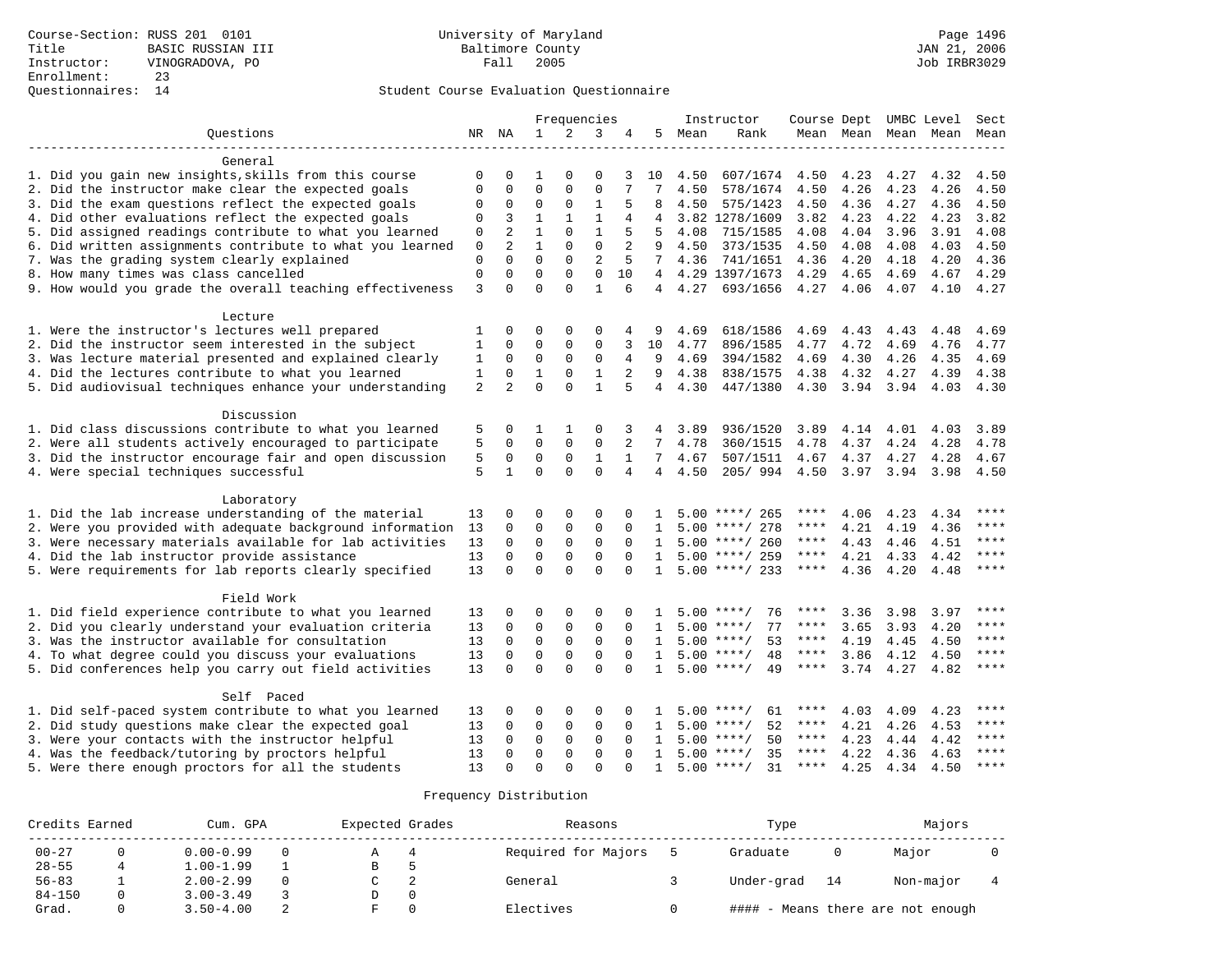|                                                                                                                                                                                                                                                                                                                   | $P = 0$ |           |  |
|-------------------------------------------------------------------------------------------------------------------------------------------------------------------------------------------------------------------------------------------------------------------------------------------------------------------|---------|-----------|--|
|                                                                                                                                                                                                                                                                                                                   |         | I 0 Other |  |
| $\ddot{ }$ $\ddot{ }$ $\ddot{ }$ $\ddot{ }$ $\ddot{ }$ $\ddot{ }$ $\ddot{ }$ $\ddot{ }$ $\ddot{ }$ $\ddot{ }$ $\ddot{ }$ $\ddot{ }$ $\ddot{ }$ $\ddot{ }$ $\ddot{ }$ $\ddot{ }$ $\ddot{ }$ $\ddot{ }$ $\ddot{ }$ $\ddot{ }$ $\ddot{ }$ $\ddot{ }$ $\ddot{ }$ $\ddot{ }$ $\ddot{ }$ $\ddot{ }$ $\ddot{ }$ $\ddot{$ |         |           |  |

0 **p** 0 **responses** to be significant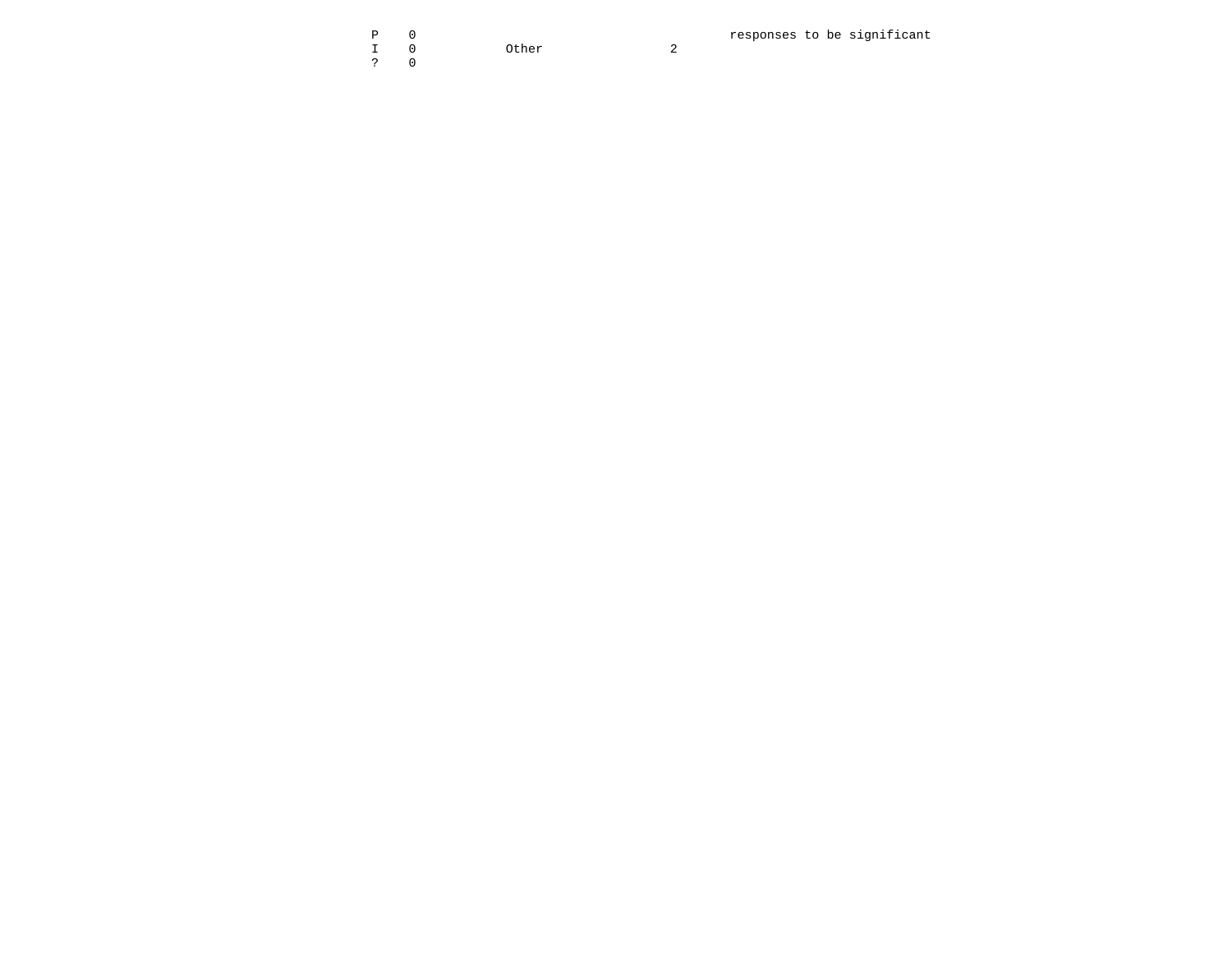|                                                           | Frequencies |          |          |             |          |          |    | Instructor | Course Dept |      | UMBC Level |      | Sect |      |
|-----------------------------------------------------------|-------------|----------|----------|-------------|----------|----------|----|------------|-------------|------|------------|------|------|------|
| Ouestions                                                 | NR.         | ΝA       |          |             | 3        |          | 5. | Mean       | Rank        | Mean | Mean       | Mean | Mean | Mean |
| General                                                   |             |          |          |             |          |          |    |            |             |      |            |      |      |      |
| 1. Did you gain new insights, skills from this course     |             | $\Omega$ | O        | $\Omega$    | O        |          |    | 5.00       | 1/1674      | 5.00 | 4.23       | 4.27 | 4.26 | 5.00 |
| 2. Did the instructor make clear the expected goals       | O           | $\Omega$ | $\Omega$ | $\Omega$    | $\Omega$ |          | 4  | 4.80       | 215/1674    | 4.80 | 4.26       | 4.23 | 4.21 | 4.80 |
| 3. Did the exam questions reflect the expected goals      |             | $\Omega$ | 0        | $\Omega$    | $\Omega$ |          | 4  | 4.80       | 203/1423    | 4.80 | 4.36       | 4.27 | 4.27 | 4.80 |
| 4. Did other evaluations reflect the expected goals       | O           | $\Omega$ | $\Omega$ | $\Omega$    | $\Omega$ |          | 3  | 4.60       | 374/1609    | 4.60 | 4.23       | 4.22 | 4.27 | 4.60 |
| 5. Did assigned readings contribute to what you learned   | $\mathbf 0$ |          | $\Omega$ |             | $\Omega$ |          | 3  | 4.60       | 265/1585    | 4.60 | 4.04       | 3.96 | 3.95 | 4.60 |
| 6. Did written assignments contribute to what you learned | $\mathbf 0$ | $\Omega$ | $\Omega$ | $\Omega$    |          |          | 4  | 4.80       | 131/1535    | 4.80 | 4.08       | 4.08 | 4.15 | 4.80 |
| 7. Was the grading system clearly explained               | $\Omega$    | $\Omega$ | $\Omega$ | $\Omega$    | $\Omega$ |          | 3  | 4.60       | 393/1651    | 4.60 | 4.20       | 4.18 | 4.16 | 4.60 |
| 8. How many times was class cancelled                     |             | $\Omega$ | $\Omega$ | $\Omega$    | $\Omega$ | $\Omega$ | 4  | 5.00       | 1/1673      | 5.00 | 4.65       | 4.69 | 4.68 | 5.00 |
| 9. How would you grade the overall teaching effectiveness | $\Omega$    |          | U        | ∩           | $\cap$   |          | 3  | 4.75       | 185/1656    | 4.75 | 4.06       | 4.07 | 4.07 | 4.75 |
| Lecture                                                   |             |          |          |             |          |          |    |            |             |      |            |      |      |      |
| 1. Were the instructor's lectures well prepared           | 0           |          |          |             |          |          |    | 4.80       | 389/1586    | 4.80 | 4.43       | 4.43 | 4.42 | 4.80 |
| 2. Did the instructor seem interested in the subject      | 0           | $\Omega$ | $\Omega$ | $\Omega$    | $\Omega$ |          | 4  | 4.80       | 811/1585    | 4.80 | 4.72       | 4.69 | 4.66 | 4.80 |
| 3. Was lecture material presented and explained clearly   | $\mathbf 0$ | $\Omega$ | $\Omega$ | $\Omega$    | $\Omega$ |          | 4  | 4.80       | 246/1582    | 4.80 | 4.30       | 4.26 | 4.26 | 4.80 |
| 4. Did the lectures contribute to what you learned        | 0           | $\Omega$ | $\Omega$ | $\Omega$    | $\Omega$ |          | 4  | 4.80       | 279/1575    | 4.80 | 4.32       | 4.27 | 4.25 | 4.80 |
| 5. Did audiovisual techniques enhance your understanding  | $\Omega$    |          |          |             | U        |          |    | 4.67       | 200/1380    | 4.67 | 3.94       | 3.94 | 4.01 | 4.67 |
| Discussion                                                |             |          |          |             |          |          |    |            |             |      |            |      |      |      |
| 1. Did class discussions contribute to what you learned   |             | $\Omega$ | O        | $\Omega$    | $\Omega$ |          |    | 4.75       | 229/1520    | 4.75 | 4.14       | 4.01 | 4.09 | 4.75 |
| 2. Were all students actively encouraged to participate   |             | $\Omega$ | $\Omega$ | $\mathbf 0$ | $\Omega$ |          | 4  | 5.00       | 1/1515      | 5.00 | 4.37       | 4.24 | 4.32 | 5.00 |
| 3. Did the instructor encourage fair and open discussion  | 1           | $\Omega$ | 0        | $\Omega$    | $\Omega$ |          |    | 4.75       | 414/1511    | 4.75 | 4.37       | 4.27 | 4.34 | 4.75 |
| 4. Were special techniques successful                     |             |          |          |             |          |          |    | 4.75       | 115/ 994    | 4.75 | 3.97       | 3.94 | 3.96 | 4.75 |

| Credits Earned |          | Cum. GPA      |          | Expected Grades |          | Reasons             |        | Type                        |   | Majors                            |  |
|----------------|----------|---------------|----------|-----------------|----------|---------------------|--------|-----------------------------|---|-----------------------------------|--|
| $00 - 27$      | $\Omega$ | $0.00 - 0.99$ |          | А               | 4        | Required for Majors | 0      | Graduate                    | 0 | Major                             |  |
| $28 - 55$      | 0        | $1.00 - 1.99$ |          | В               | 0        |                     |        |                             |   |                                   |  |
| $56 - 83$      |          | $2.00 - 2.99$ |          | $\sim$<br>◡     | 0        | General             |        | Under-grad                  | 5 | Non-major                         |  |
| $84 - 150$     | 2        | $3.00 - 3.49$ | $\Omega$ | D               | 0        |                     |        |                             |   |                                   |  |
| Grad.          | 0        | $3.50 - 4.00$ | 2        | F               | 0        | Electives           | 0      |                             |   | #### - Means there are not enough |  |
|                |          |               |          | Ρ               | 0        |                     |        | responses to be significant |   |                                   |  |
|                |          |               |          |                 | $\Omega$ | Other               | $\sim$ |                             |   |                                   |  |
|                |          |               |          |                 |          |                     |        |                             |   |                                   |  |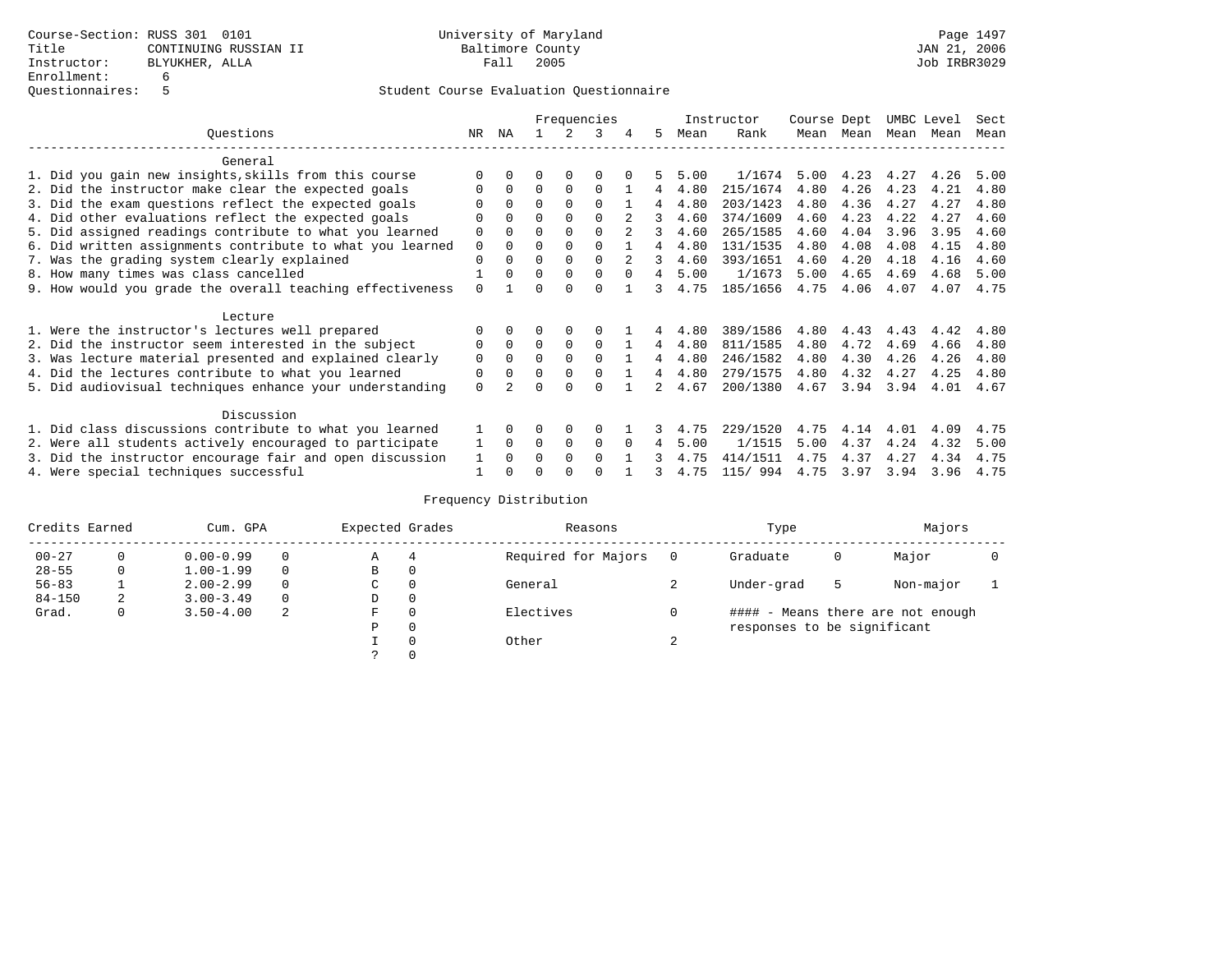|                                                           | Frequencies |          |          |             |          |          | Instructor    | Course Dept |                  | UMBC Level |      | Sect |      |             |
|-----------------------------------------------------------|-------------|----------|----------|-------------|----------|----------|---------------|-------------|------------------|------------|------|------|------|-------------|
| Questions                                                 | NR          | ΝA       |          |             |          | 4        | 5             | Mean        | Rank             | Mean       | Mean | Mean | Mean | Mean        |
| General                                                   |             |          |          |             |          |          |               |             |                  |            |      |      |      |             |
| 1. Did you gain new insights, skills from this course     |             |          |          |             | O        |          |               | 5.00        | 1/1674           | 5.00       | 4.23 | 4.27 | 4.26 | 5.00        |
| 2. Did the instructor make clear the expected goals       |             | $\Omega$ | $\Omega$ | $\Omega$    | $\Omega$ |          | 3             | 4.60        | 460/1674         | 4.60       | 4.26 | 4.23 | 4.21 | 4.60        |
| 3. Did the exam questions reflect the expected goals      |             | $\Omega$ | 0        | $\Omega$    | $\Omega$ |          |               | 4.40        | 697/1423         | 4.40       | 4.36 | 4.27 | 4.27 | 4.40        |
| 4. Did other evaluations reflect the expected goals       | 0           | $\Omega$ | 0        | $\Omega$    | $\Omega$ |          | 4             | 4.80        | 173/1609         | 4.80       | 4.23 | 4.22 | 4.27 | 4.80        |
| 5. Did assigned readings contribute to what you learned   | $\mathbf 0$ |          | $\Omega$ | $\Omega$    | $\Omega$ |          | 4             | 4.80        | 136/1585         | 4.80       | 4.04 | 3.96 | 3.95 | 4.80        |
| 6. Did written assignments contribute to what you learned | 0           |          | 0        | $\Omega$    |          |          | 3             | 4.75        | 169/1535         | 4.75       | 4.08 | 4.08 | 4.15 | 4.75        |
| 7. Was the grading system clearly explained               | $\Omega$    | U        | $\Omega$ | $\Omega$    | $\Omega$ |          |               | 4.80        | 175/1651         | 4.80       | 4.20 | 4.18 | 4.16 | 4.80        |
| 8. How many times was class cancelled                     | $\Omega$    | $\Omega$ | 0        | $\Omega$    | $\Omega$ |          | $\Omega$      |             | 4.00 1566/1673   | 4.00       | 4.65 | 4.69 | 4.68 | 4.00        |
| 9. How would you grade the overall teaching effectiveness |             |          |          |             | U        |          | $\mathcal{L}$ | 4.50        | 381/1656         | 4.50       | 4.06 | 4.07 | 4.07 | 4.50        |
| Lecture                                                   |             |          |          |             |          |          |               |             |                  |            |      |      |      |             |
| 1. Were the instructor's lectures well prepared           |             |          |          |             |          |          |               | 4.80        | 389/1586         | 4.80       | 4.43 | 4.43 | 4.42 | 4.80        |
| 2. Did the instructor seem interested in the subject      | 0           | $\Omega$ | $\Omega$ | $\mathbf 0$ | 0        | $\Omega$ | 5             | 5.00        | 1/1585           | 5.00       | 4.72 | 4.69 | 4.66 | 5.00        |
| 3. Was lecture material presented and explained clearly   | 0           | $\Omega$ | 0        |             | $\Omega$ |          | 4             | 4.80        | 246/1582         | 4.80       | 4.30 | 4.26 | 4.26 | 4.80        |
| 4. Did the lectures contribute to what you learned        | 0           | $\Omega$ | 0        | $\Omega$    | $\Omega$ |          | 3             | 4.60        | 579/1575         | 4.60       | 4.32 | 4.27 | 4.25 | 4.60        |
| 5. Did audiovisual techniques enhance your understanding  | $\Omega$    |          |          |             | $\cap$   |          |               | 4.80        | 114/1380         | 4.80       | 3.94 | 3.94 | 4.01 | 4.80        |
| Discussion                                                |             |          |          |             |          |          |               |             |                  |            |      |      |      |             |
| 1. Did class discussions contribute to what you learned   | 3           | 0        | 0        | $\Omega$    | $\Omega$ |          |               | 5.00        | 1/1520           | 5.00       | 4.14 | 4.01 | 4.09 | 5.00        |
| 2. Were all students actively encouraged to participate   | 3           | $\Omega$ | $\Omega$ | $\Omega$    | 0        | $\Omega$ |               | 5.00        | 1/1515           | 5.00       | 4.37 | 4.24 | 4.32 | 5.00        |
| 3. Did the instructor encourage fair and open discussion  | 3           | $\Omega$ | O        | $\Omega$    | $\Omega$ | $\Omega$ |               | 5.00        | 1/1511           | 5.00       | 4.37 | 4.27 | 4.34 | 5.00        |
| 4. Were special techniques successful                     | 3           |          |          |             |          |          |               |             | $2.00$ ****/ 994 | ****       | 3.97 | 3.94 | 3.96 | $***$ * * * |

| Credits Earned |              | Cum. GPA      | Expected Grades |          | Reasons             |  | Type                        |   | Majors                            |  |
|----------------|--------------|---------------|-----------------|----------|---------------------|--|-----------------------------|---|-----------------------------------|--|
| $00 - 27$      |              | $0.00 - 0.99$ | Α               | -2       | Required for Majors |  | Graduate                    | 0 | Major                             |  |
| $28 - 55$      | $\mathbf{0}$ | $1.00 - 1.99$ | В               | 2        |                     |  |                             |   |                                   |  |
| $56 - 83$      | $\mathbf{0}$ | $2.00 - 2.99$ | C.              | $\Omega$ | General             |  | Under-grad                  | 5 | Non-major                         |  |
| $84 - 150$     | 2            | $3.00 - 3.49$ | D               | 0        |                     |  |                             |   |                                   |  |
| Grad.          | $\mathbf{0}$ | $3.50 - 4.00$ | F               | $\Omega$ | Electives           |  |                             |   | #### - Means there are not enough |  |
|                |              |               | Ρ               | 0        |                     |  | responses to be significant |   |                                   |  |
|                |              |               |                 | $\Omega$ | Other               |  |                             |   |                                   |  |
|                |              |               |                 |          |                     |  |                             |   |                                   |  |